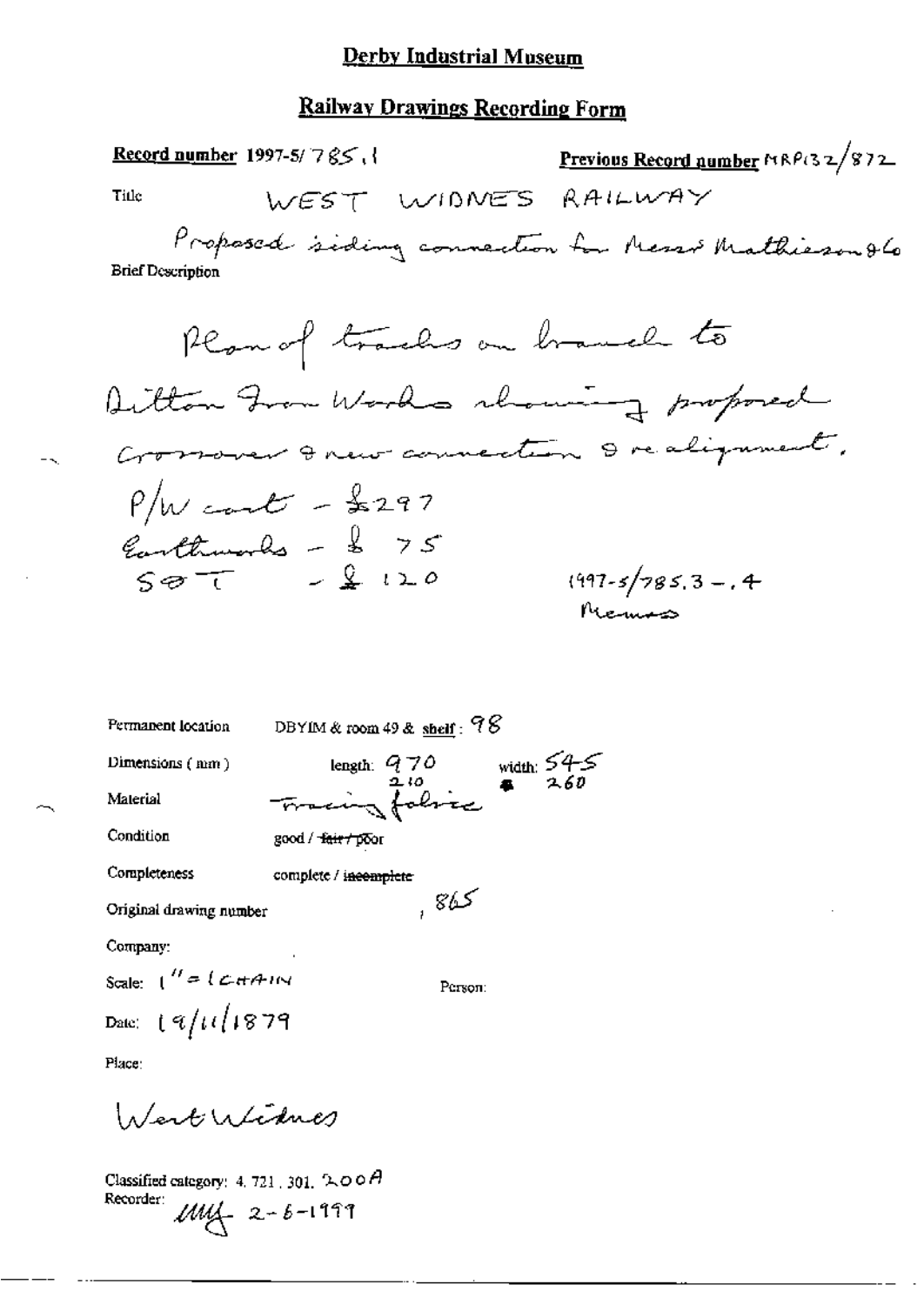#### **Railway Drawings Recording Form**

Previous Record number HRP132/798 Record number 1997-5/712 Title WEST WIDNES RAILWAY PLAN SHEWING JUNCTION WITH HUTCHINSONS LINES **Brief Description** Plan of tracks from Ditton Granblods and passing under LNWR Linepool/Ruman rauté. Sheffield shedland N 6 - Red lines Exectors of late John Hutchiman - Blue lines

| Permanent location                   | DBYIM & room 49 & shelf: $9 + -$ |              |
|--------------------------------------|----------------------------------|--------------|
| Dimensions $(mn)$                    | length: $985$                    | width: $625$ |
| Material                             | Trading folmed                   |              |
| Condition                            | good / fair f poor               |              |
| Completeness                         | complete / incomplete            |              |
| Original drawing number              |                                  |              |
| Company: H.A.                        | ٠                                |              |
| Scale: $\int_0^h e^{-t} \, dt$ CHAIN | Person:                          |              |
| Date: $4\text{ June.}$ 1879          |                                  |              |
| Place:                               |                                  |              |
|                                      |                                  |              |

Classified category: 4, 721, 301,  $\alpha$ ,  $\alpha$ ,  $\alpha$ Recorder:  $444 - 941999$ 

West Windows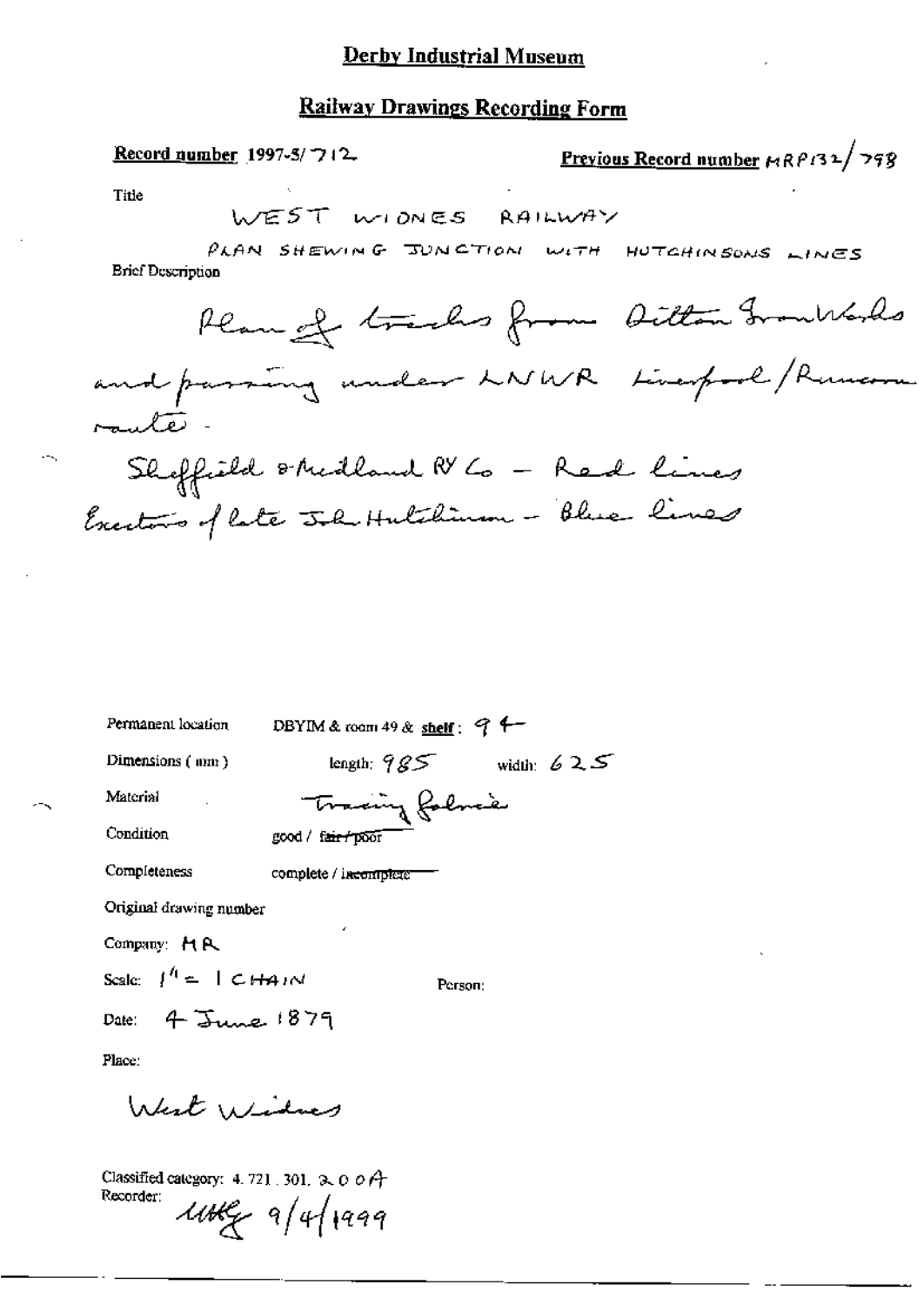# **Railway Drawings Recording Form**

Record number 1997-5/676.1

Previous Record number MRP132/759

Title

 $\ddot{\phantom{a}}$ 

**Brief Description** 

DBYIM & room 49 & shelf:  $\mathcal{T}$  / Permanent location  $length: 515$  width: 2.80 Dimensions (mm) Tracanto folice Material Condition good / fair+poor Completeness complete / incomplete Original drawing number Company: pr R Scale:  $1'' = 4$ -0FEET Person: Date: Place: Widves

Classified category: 4, 721, 301, 2, 00 ft Recorder:  $11499$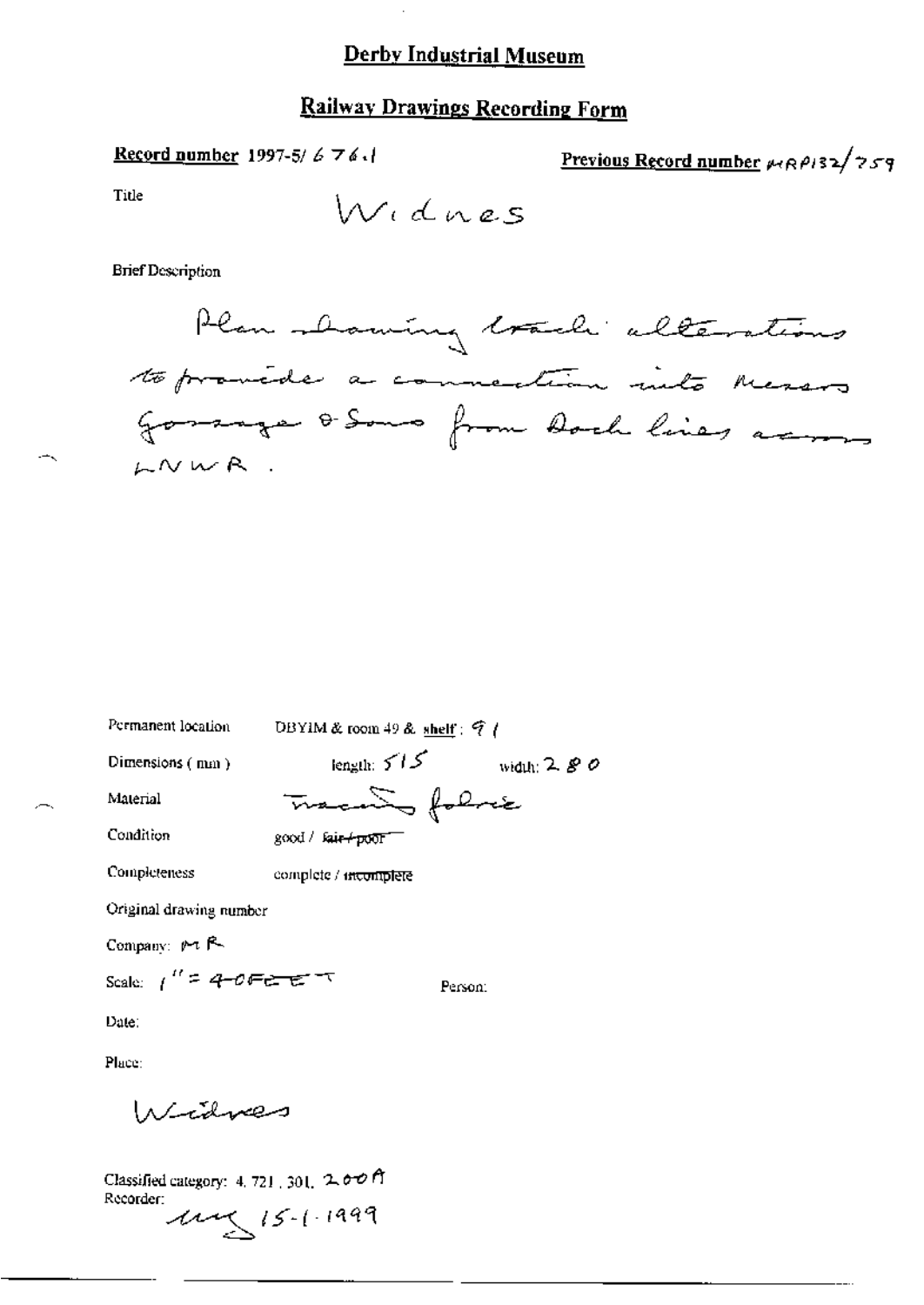#### **Railway Drawings Recording Form**

Record number 1997-5/ 6 76.2

Previous Record number  $M \wedge P$ 132/759

Title

**Brief Description** 

Plan of proposed councilion for Messos gorsage some crowing through workshops from Dock lines & LNWR.<br>Count & 176.

Permanent location

DBYIM & room 49 & shelf:  $9/$ 

Dimensions (mm)

length:  $565$  width:  $300$ 

Material

Fracing folice good / fair / ponr

Condition

Completeness

complete / incomplete

Original drawing number

Company: per R\_

Scale:  $1''$  = 40FEFT

Dale: April 9, 1880

Person:

Place:

Window

Classified category: 4, 721, 301,  $2\sigma\sigma$  A Recorder:

ung 15.1.1999